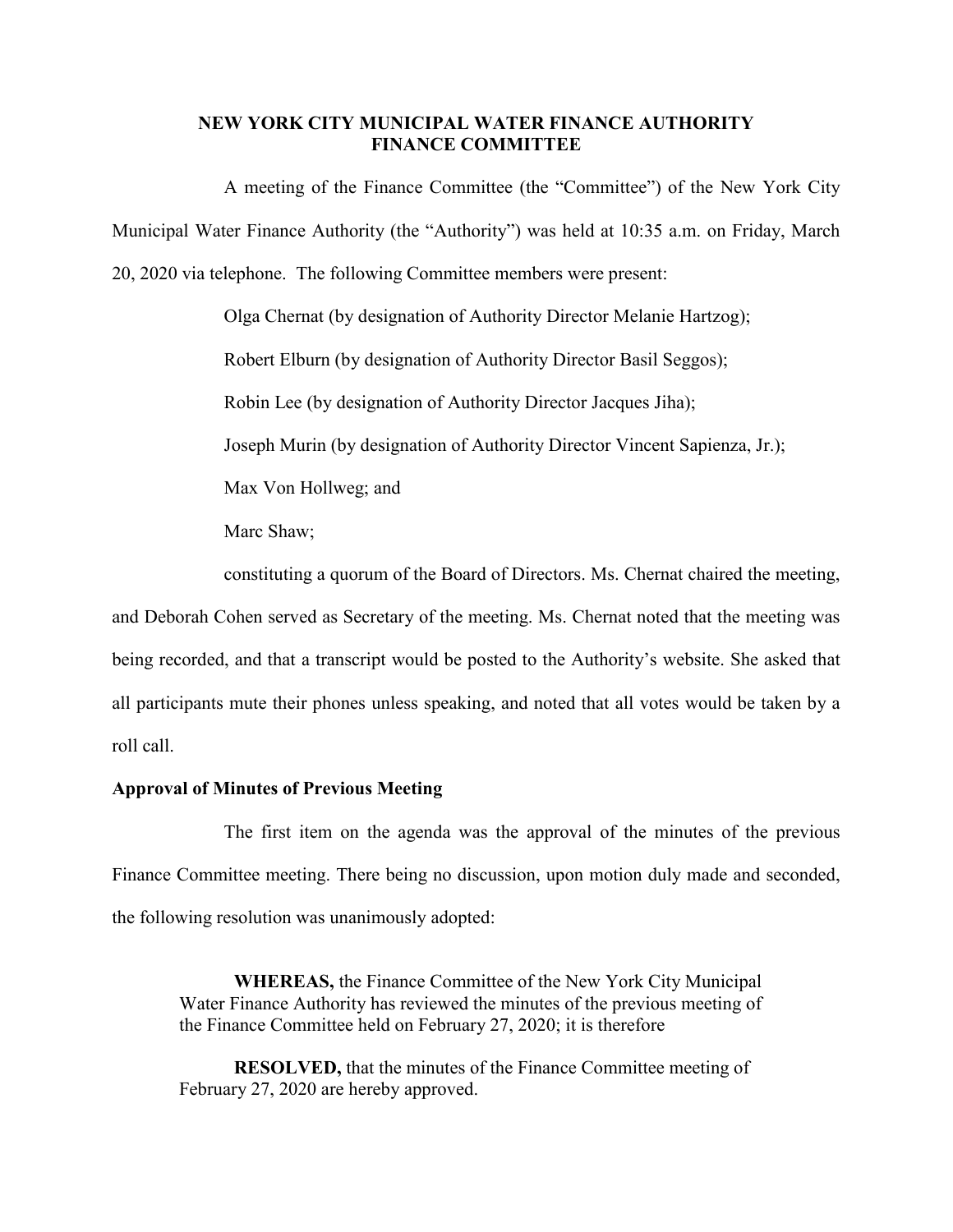# **Recommendation to the Board of Directors - Approval of Supplemental Resolution No. 156 Authorizing the issuance of Fiscal 2020 Series FF Second General Resolution Water and Sewer System Bonds**

The next item on the agenda was a series of recommendations to the Board of Directors of the Authority regarding the issuance of bonds. Ms. Chernat noted that the Authority did not expect to issue all the series for which the Committee and Board approval were sought. Rather, she explained, the Authority was seeking flexibility to issue some combination of the proposed issuances.

Ms. Chernat noted that the first of such recommendations was the Recommendation that the Board of Directors approve of Supplemental Resolution No. 156 Authorizing the Issuance of the Fiscal 2020 Series FF Second General Resolution Water and Sewer System Bonds. Ms. Chernat explained that the proposed resolution authorizes the issuance of up to \$600 million of bonds, but that the Authority expects to issue approximately \$400 million and has built in a cushion to adjust to changing market conditions. Ms. Chernat noted that the Resolution sets a not to exceed true interest cost of 4.5. She explained that the Supplemental Resolution would authorize new money bonds, refunding bonds, or a combination of both, to allow for the greatest flexibility. Brief discussion ensued, following which, the below resolution was unanimously adopted by vote:

**WHEREAS**, pursuant to the New York Public Authorities Law, the Finance Committee of the New York City Municipal Water Finance Authority (the "Authority") is charged with reviewing proposals for the issuance of debt by the Authority and making recommendations to the Board; and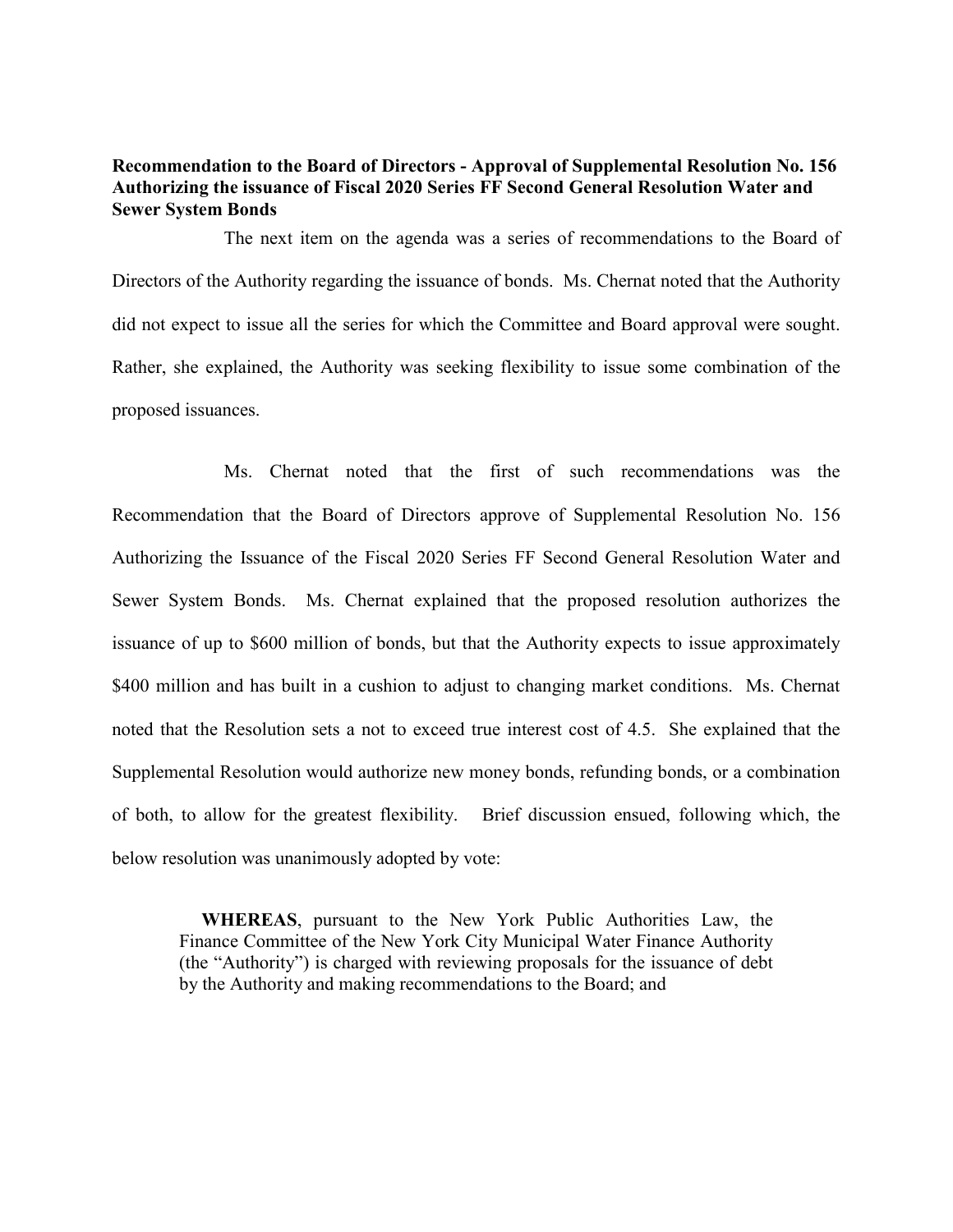**WHEREAS**, the Finance Committee has received and reviewed a proposal for the approval of Supplemental Resolution No. 156 authorizing the issuance of the Authority's Fiscal 2020 Series FF Second General Resolution Water & Sewer System Revenue Bonds and finds it to be reasonable and prudent; it is therefore

**RESOLVED**, that the Finance Committee recommends to the Board of Directors the approval the issuance of Supplemental Resolution No. 156 authorizing the issuance of the Authority's Fiscal 2020 Series FF Second General Resolution Water & Sewer System Revenue Bonds.

# **Recommendation to the Board of Directors - Supplemental Resolution No. 157 Authorizing the Issuance of Fiscal 2020 Series GG Second General Resolution Water and Sewer System Bonds**

The next item on the agenda was the recommendation to the Board of Directors of

the Authority that they approve of Supplemental Resolution No. 157 Authorizing the Issuance of the Fiscal 2020 Series GG Second General Resolution Water and Sewer System Bonds. Ms. Chernat explained that, as with Supplemental Resolution No. 156, the proposed resolution would authorize the issuance of up to \$600 million of bonds, but that the Authority expects to issue approximately \$400 million and has built in a cushion to adjust to changing market conditions. Ms. Chernat noted that the Resolution sets a not to exceed true interest cost of 4.5. She explained that the Supplemental Resolution would authorize new money bonds, refunding bonds, or a combination of both, to allow for the greatest flexibility. A vote was called, and the below resolution was unanimously approved.

**WHEREAS,** pursuant to the New York Public Authorities Law, the Finance Committee of the New York City Municipal Water Finance Authority (the "Authority") is charged with reviewing proposals for the issuance of debt by the Authority and making recommendations to the Board; and

**WHEREAS,** the Finance Committee has received and reviewed a proposal for the approval of Supplemental Resolution No. 157 authorizing the issuance of the Authority's Fiscal 2020 Series FF Second General Resolution Water & Sewer System Revenue; it is therefore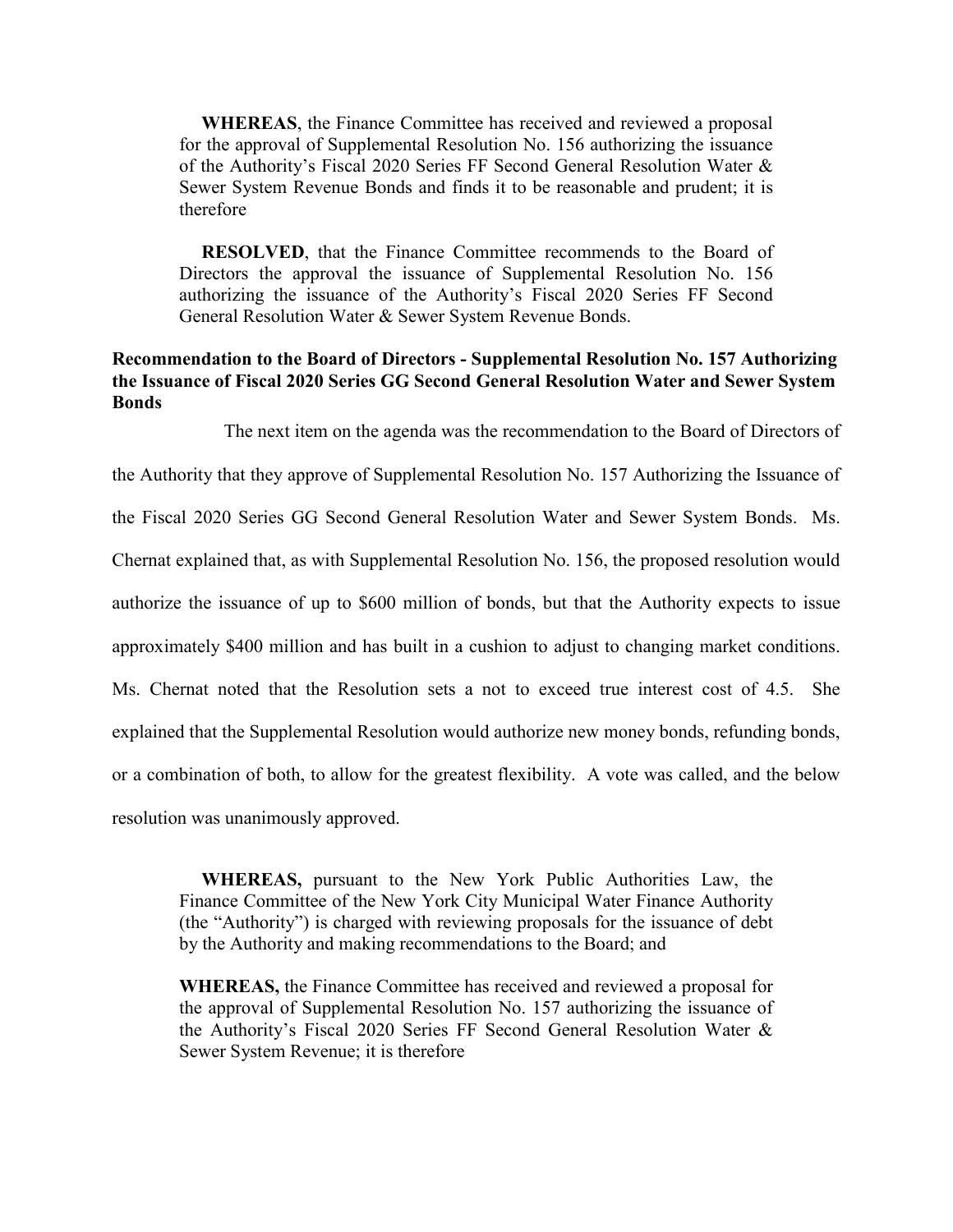**RESOLVED,** that the Finance Committee recommends to the Board of Directors the approval the issuance of Supplemental Resolution No. 157 authorizing the issuance of the Authority's Fiscal 2020 Series GG Second General Resolution Water & Sewer System Revenue Bonds.

# **Recommendation to the Board of Directors - Supplemental Resolution No. 85Authorizing the Issuance of Fiscal 2020 Series A General Resolution Water and Sewer System Bonds**

The next item on the agenda was the recommendation to the Board of Directors of the Authority that they approve of Supplemental Resolution No. 85 Authorizing the Issuance of the Fiscal 2020 Series A General Resolution Water and Sewer System Bonds. Ms. Chernat explained that, as with the previously approved resolutions, the proposed resolution would authorize the issuance of up to \$600 million of General Resolution bonds, but that the Authority expects to issue approximately \$400 million and has built in a cushion to adjust to changing market conditions. Ms. Chernat noted that the Resolution sets a not to exceed true interest cost of 4.5. She explained that the Supplemental Resolution would authorize new money bonds, refunding bonds, or a combination of both, to allow for the greatest flexibility. A vote was called, and the below resolution was unanimously approved.

**WHEREAS**, pursuant to the New York Public Authorities Law, the Finance Committee of the New York City Municipal Water Finance Authority (the "Authority") is charged with reviewing proposals for the issuance of debt by the Authority and making recommendations to the Board; and

**WHEREAS**, the Finance Committee has received and reviewed a proposal for the approval of Supplemental Resolution No. 158 authorizing the issuance of the Authority's Fiscal 2020 Series A General Resolution Water & Sewer System Revenue Bonds; it is therefore

**RESOLVED,** that the Finance Committee recommends to the Board of Directors the approval the issuance of Supplemental Resolution No. 158 authorizing the issuance of the Authority's Fiscal 2020 Series A General Resolution Water & Sewer System Revenue Bonds.

#### **Adjournment**